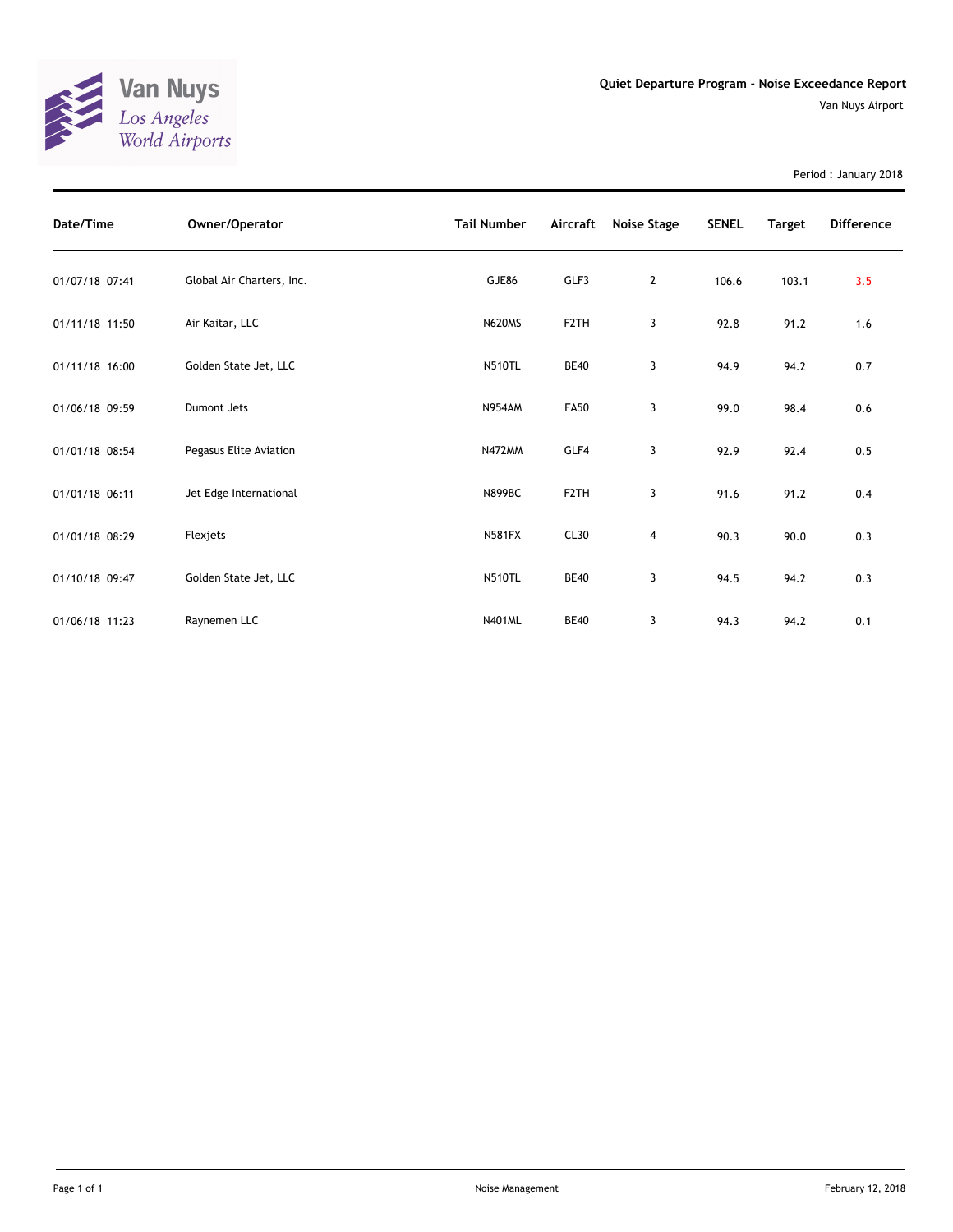

Period : January 2018

| Owner/Operator                          | <b>Departures Exceeding</b><br><b>Target Noise Level</b> | <b>Total Southbound</b><br><b>Jet Departures</b> |
|-----------------------------------------|----------------------------------------------------------|--------------------------------------------------|
| Golden State Jet, LLC                   | $\mathbf{2}$                                             | 23                                               |
| Global Air Charters, Inc.               | $\mathbf{1}$                                             | 1                                                |
| Raynemen LLC                            | 1                                                        | 1                                                |
| Dumont Jets                             |                                                          | 2                                                |
| Air Kaitar, LLC                         |                                                          | 6                                                |
| Flexjets                                |                                                          | 14                                               |
| Pegasus Elite Aviation                  | 1                                                        | 36                                               |
| Jet Edge International                  | $\mathbf{1}$                                             | 72                                               |
| 214BM, LLC                              | $\mathbf 0$                                              | .<br>1                                           |
| 26 North Aviation, Inc.                 | 0                                                        | 1                                                |
| 44 OCTOBER 563 LLC                      | 0                                                        |                                                  |
| 53 Wildcat, LLC                         | 0                                                        |                                                  |
| 650584 Alberta, Inc.                    | n                                                        |                                                  |
| 650MB, LLC                              | O                                                        |                                                  |
| 797BD, LLC                              | 0                                                        |                                                  |
| AbbVie US, LLC                          | 0                                                        |                                                  |
| Aced Aviation, LLC                      | 0                                                        |                                                  |
| Aero Air, LLC                           | 0                                                        |                                                  |
| Aero Jet Services, LLC                  | 0                                                        |                                                  |
| Air Arizona, Inc.                       | 0                                                        |                                                  |
| AIR MELLON LLC                          | 0                                                        |                                                  |
| Air Time, LLC                           | 0                                                        |                                                  |
| Airway Charter Services                 | 0                                                        |                                                  |
| Alante Air Charter, LLC                 | O                                                        |                                                  |
| Allen Lund Company, Inc.                | 0                                                        |                                                  |
| Allied Partners Aviation, LLC           | 0                                                        |                                                  |
| Alpha Technologies                      | 0                                                        |                                                  |
| Ambrose Corporation                     | 0                                                        |                                                  |
| Ares Technical Administration, LLC      | 0                                                        |                                                  |
| Avalair Aircraft Management, LLC        | 0                                                        |                                                  |
| Aviation Transport Limited C/O DP World | 0                                                        |                                                  |
| Axis Jet                                | 0                                                        |                                                  |
| B & D Aviation, LLC                     | 0                                                        |                                                  |
| <b>B. Coleman Aviation</b>              | 0                                                        |                                                  |
| B2 Air, LLC                             | 0                                                        | 1                                                |
| Banco Daycoval, SA                      | 0                                                        | 1                                                |
| Barrows, William A., Jr.                | 0                                                        | 1                                                |
| Beacon Capital Partners, LLC            | 0                                                        |                                                  |
| Bechtel Group, Inc                      | 0                                                        | 1                                                |
| BLUE HORIZONS HOLDINGS LLC              | 0                                                        | 1                                                |

The Van Nuys Airport Fly Friendly - Quiet Departure Program asks that operators of jet aircraft use manufacturer's or NBAA quiet departure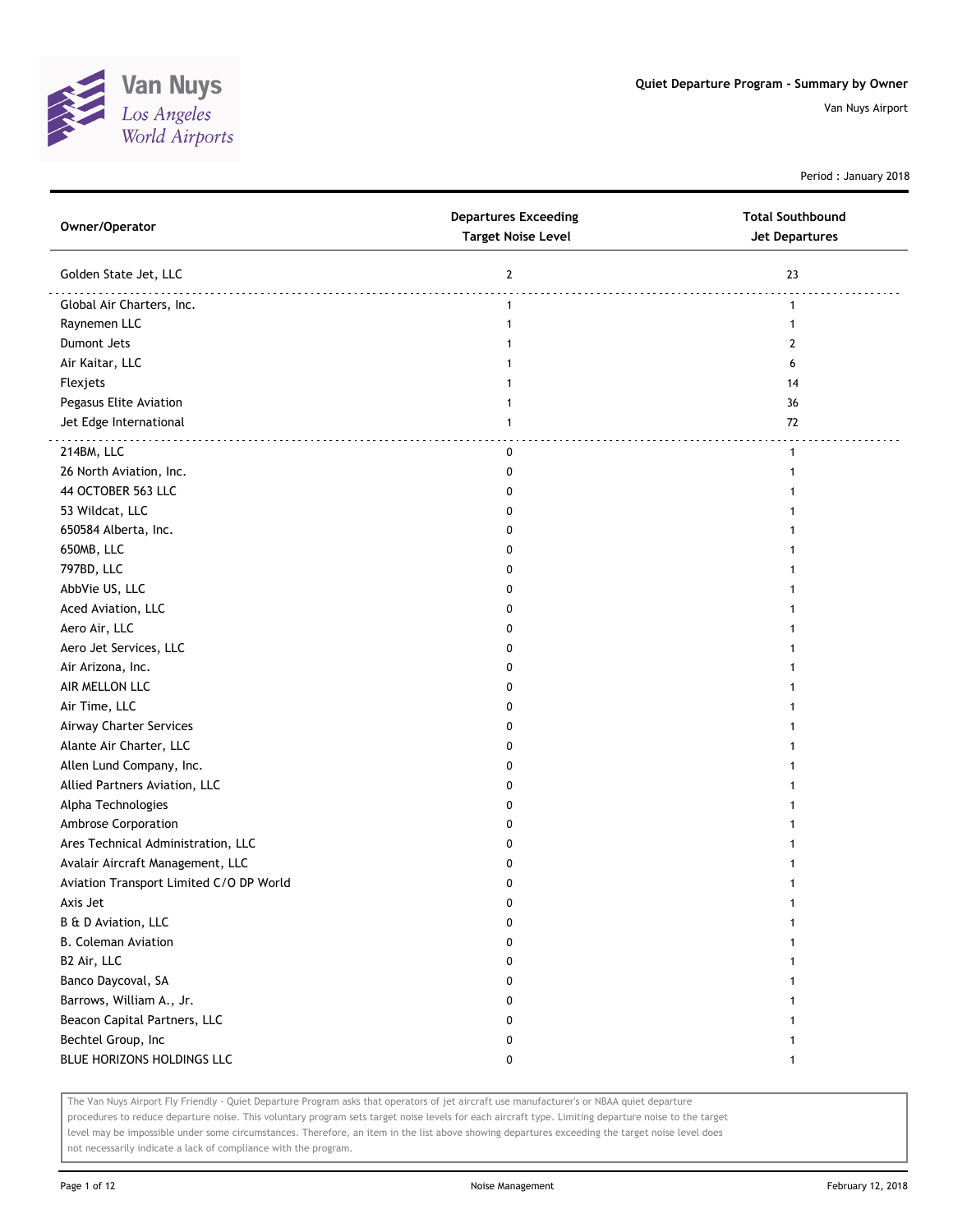

Period : January 2018

| Owner/Operator                             | <b>Departures Exceeding</b><br><b>Target Noise Level</b> | <b>Total Southbound</b><br>Jet Departures |
|--------------------------------------------|----------------------------------------------------------|-------------------------------------------|
| Blue Sky Aircorp, Inc.                     | 0                                                        | 1                                         |
| Blue Star Management Services Corp         | 0                                                        |                                           |
| <b>Boeing Business Jets</b>                | 0                                                        |                                           |
| <b>BOHICA LLC</b>                          | 0                                                        |                                           |
| BSI Holdings II, LLC                       | 0                                                        |                                           |
| <b>Business Jet Access</b>                 | 0                                                        |                                           |
| C.C. Calzone, LLC                          | 0                                                        |                                           |
| CA, Inc.                                   | 0                                                        |                                           |
| Calvin Klein Studio, LLC                   | 0                                                        |                                           |
| Canyon Gate Flight Services                | 0                                                        |                                           |
| Carl E. Edwards Jr. 2007 Revocable Trust   | 0                                                        |                                           |
| Carlisle Flight Services, Inc.             | 0                                                        |                                           |
| Central Management Services II LLC         | 0                                                        |                                           |
| Century Jets                               | 0                                                        |                                           |
| Chantilly Air, Inc.                        | 0                                                        |                                           |
| Charlie Romeo, LLC                         | 0                                                        | 1                                         |
| Chevron U.S.A., Inc.                       | 0                                                        |                                           |
| Choice Aviation, LLC                       | 0                                                        |                                           |
| Churchill Jets, LLC                        | 0                                                        |                                           |
| Cisco Systems, Inc.                        | 0                                                        |                                           |
| Citation N554MB, LLC                       | 0                                                        |                                           |
| Clear Channel Communication, Inc.          | 0                                                        |                                           |
| Club Jet                                   | 0                                                        |                                           |
| Cohen Aviation Leasing, LLC                | 0                                                        |                                           |
| Corporate Fleet Services, LLC              | 0                                                        |                                           |
| Corporate Flight Management, Inc.          | 0                                                        | 1                                         |
| Cove Aviation Partners, LLC                | 0                                                        |                                           |
| Crescent Heights Sales, Inc.               | 0                                                        |                                           |
| CTP Holdings, Inc.                         | 0                                                        |                                           |
| Cummins Inc.                               | 0                                                        |                                           |
| D&E Aviation, LLC                          | 0                                                        |                                           |
| Dassault Falcon Jet Corporation            | 0                                                        |                                           |
| DCI Consultants, LLC                       | 0                                                        |                                           |
| DeBartolo Property Group Flight Department | 0                                                        |                                           |
| Diamond Aviation                           | 0                                                        |                                           |
| DSS214, LLC                                | 0                                                        |                                           |
| Dunbar Aviation, LLC                       | 0                                                        |                                           |
| EAL Leasing, Inc.                          | 0                                                        |                                           |
| East Coast Jets, Inc.                      | 0                                                        |                                           |
| EJS Executive Jet Shares II, Inc.          | 0                                                        |                                           |
| Ellman Aviation, LLC                       | 0                                                        | 1                                         |

The Van Nuys Airport Fly Friendly - Quiet Departure Program asks that operators of jet aircraft use manufacturer's or NBAA quiet departure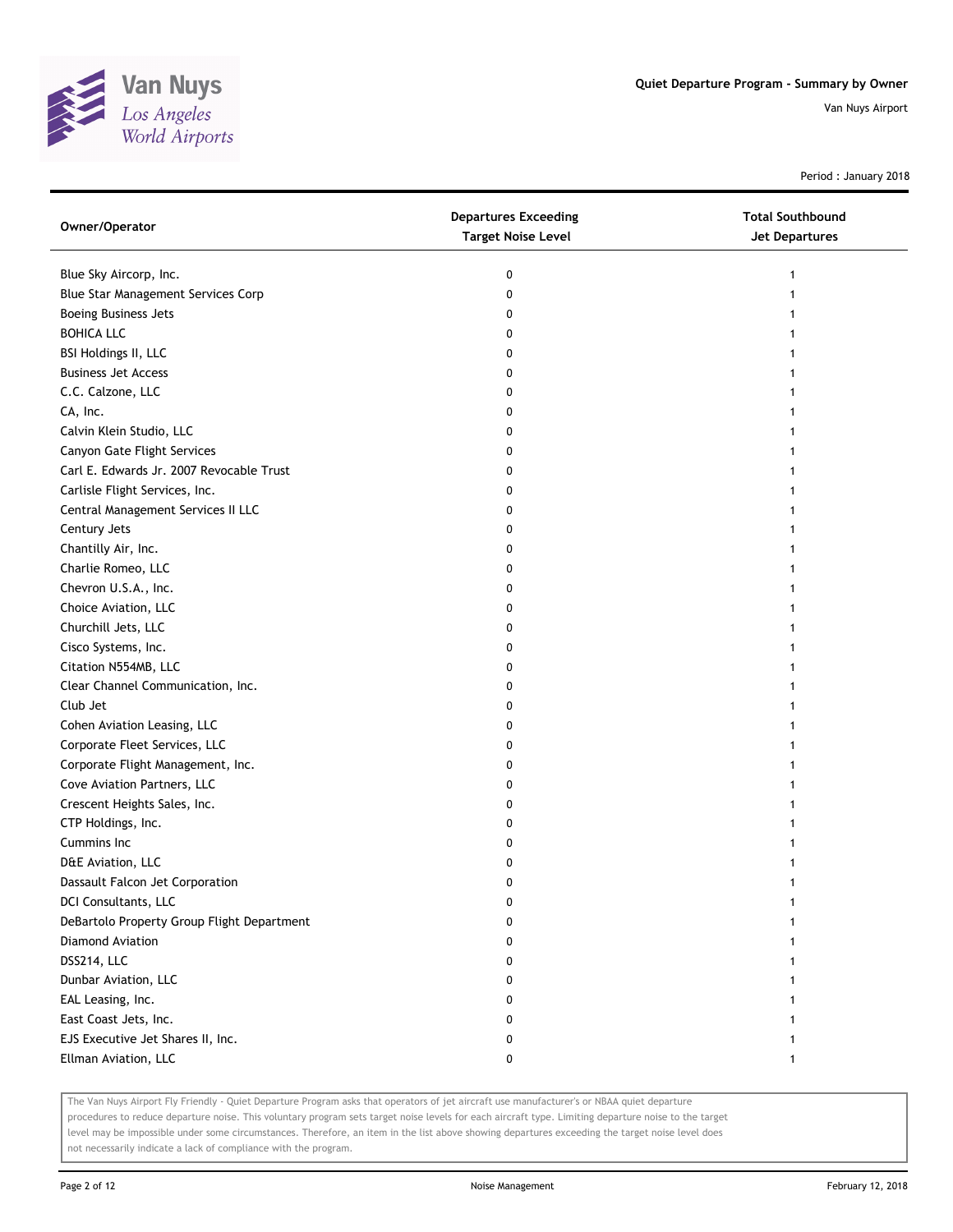

Period : January 2018

| Owner/Operator                              | <b>Departures Exceeding</b><br><b>Target Noise Level</b> | <b>Total Southbound</b><br>Jet Departures |
|---------------------------------------------|----------------------------------------------------------|-------------------------------------------|
| EMS Industria Farmaceutica, Ltda.           | 0                                                        | 1                                         |
| <b>ENDURANCE AVIATION LLC</b>               | 0                                                        |                                           |
| Exec Air Montana, Inc.                      | 0                                                        |                                           |
| Execuflight, Inc.                           | 0                                                        |                                           |
| <b>Executive Aviation Corporation</b>       | 0                                                        |                                           |
| <b>Express Transportation Corporation</b>   | 0                                                        |                                           |
| Fairmont Aviation, LLC                      | 0                                                        |                                           |
| FE 5237, LLC                                | 0                                                        |                                           |
| Fifth Third Leasing Company                 | 0                                                        |                                           |
| Fifty North (Jersey) Ltd.                   | 0                                                        |                                           |
| First Jet                                   | 0                                                        |                                           |
| FJ900, Inc.                                 | 0                                                        |                                           |
| FL Aviation Corp.                           | 0                                                        |                                           |
| Fleet Unlimited, Inc.                       | 0                                                        |                                           |
| Flight Management, LLC                      | 0                                                        | 1                                         |
| Flying Mustang, LLC                         | 0                                                        |                                           |
| Foxy Air, LLC                               | 0                                                        |                                           |
| Friedkin Aviation, Inc.                     | 0                                                        |                                           |
| GAAS Labs, LLC                              | 0                                                        |                                           |
| Gama Aviation                               | 0                                                        |                                           |
| Gama Aviation Signature Aircraft Management | 0                                                        |                                           |
| Gama Charters, Inc.                         | 0                                                        |                                           |
| Gemini Air Group, LLC                       | 0                                                        |                                           |
| GGS Aviation, LLC                           | 0                                                        |                                           |
| Glass Aviation, Inc.                        | 0                                                        |                                           |
| Global Aviation, Inc.                       | 0                                                        |                                           |
| Global Business Commercial, Ltd.            | 0                                                        |                                           |
| Globaljet NA, LLC                           | 0                                                        |                                           |
| Globus Aviation, LLC                        | 0                                                        |                                           |
| Goodwill Air LLC                            | 0                                                        |                                           |
| Grif Aviation V, LLC                        | 0                                                        |                                           |
| Grishin, Sergey A.                          | 0                                                        |                                           |
| GRYPHON AIRCRAFT HOLDINGS LLC               | 0                                                        |                                           |
| Gull Aircorp, Inc.                          | 0                                                        |                                           |
| Hamilton Aviation, Inc.                     | 0                                                        |                                           |
| Hangar 32, LLC                              | 0                                                        |                                           |
| Hangar Aviation Management, LLC             | 0                                                        |                                           |
| Harland Clarke Aviation, LLC                | 0                                                        |                                           |
| Hawker RC19, LLC                            | 0                                                        |                                           |
| Haymon Sports, LLC                          | 0                                                        |                                           |
| Her Honor, Inc.                             | 0                                                        | 1                                         |

The Van Nuys Airport Fly Friendly - Quiet Departure Program asks that operators of jet aircraft use manufacturer's or NBAA quiet departure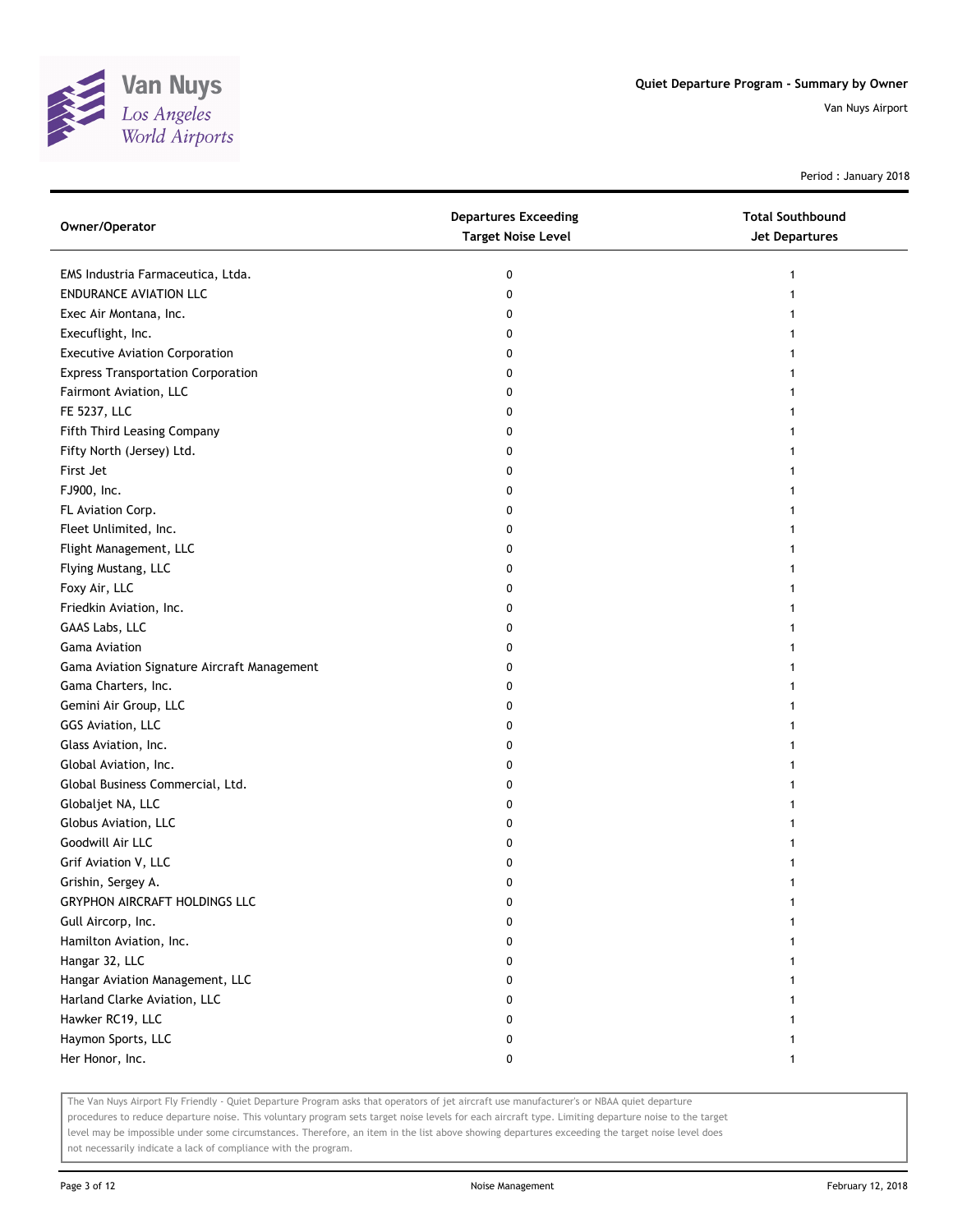

Period : January 2018

| Owner/Operator                      | <b>Departures Exceeding</b><br><b>Target Noise Level</b> | <b>Total Southbound</b><br><b>Jet Departures</b> |
|-------------------------------------|----------------------------------------------------------|--------------------------------------------------|
| Hogs Head Air I, LLC                | 0                                                        | 1                                                |
| Hotel Sierra Group, LLC             | 0                                                        | 1                                                |
| Huston 2009, LLC                    | 0                                                        | 1                                                |
| Idemo, LLC                          | 0                                                        | 1                                                |
| Infinity KingAir, LLC               | 0                                                        | 1                                                |
| International Jet, LLC              | 0                                                        | 1                                                |
| Ivanhoe Capital Aviation, LLC       | 0                                                        | $\mathbf{1}$                                     |
| J Air, LLC                          | 0                                                        |                                                  |
| J.W. Childs Associates, LP          | 0                                                        |                                                  |
| Jarden Corporation                  | 0                                                        |                                                  |
| JES Aircraft Services, Inc.         | 0                                                        |                                                  |
| Jet Linx Aviation, LLC              | 0                                                        |                                                  |
| Jet Services, Inc.                  | 0                                                        | 1                                                |
| Jet-Alliance, Inc.                  | 0                                                        | 1                                                |
| Jhonlin Air Transport PT            | 0                                                        | 1                                                |
| JML JET II LLC                      | 0                                                        |                                                  |
| Jordache, Ltd.                      | 0                                                        |                                                  |
| Journey Aviation                    | 0                                                        |                                                  |
| KADING HAROLD E                     | 0                                                        |                                                  |
| Kalihiwai Aviation, LLC             | 0                                                        |                                                  |
| Kalitta Charters LLC                | 0                                                        |                                                  |
| KAP Aviation, LLC                   | 0                                                        |                                                  |
| Key Air, LLC                        | 0                                                        | 1                                                |
| Kilroy Realty, LP                   | 0                                                        | 1                                                |
| Kimbal Logistics, LLC               | 0                                                        | 1                                                |
| Kirra A/C Leasing Partnership No. 1 | 0                                                        |                                                  |
| KJC Asset Management, LLC           | 0                                                        |                                                  |
| KMR Aviation, Inc.                  | 0                                                        |                                                  |
| L & G Aviation, LLC                 | 0                                                        |                                                  |
| L5 Wings, LLC                       | 0                                                        |                                                  |
| La Muse Partners, LLC               | 0                                                        |                                                  |
| Latitude 33 Aviation, LLC           | 0                                                        | 1                                                |
| Lavinia Aircraft Leasing, LLC       | 0                                                        | 1                                                |
| Leading Edge, LLC                   | 0                                                        |                                                  |
| Lewis Aeronautical, LLC             | 0                                                        |                                                  |
| Lightening Enterprises, LLC         | 0                                                        |                                                  |
| Live Oak Banking Company            | 0                                                        |                                                  |
| LKV Air, LLC                        | 0                                                        |                                                  |
| Luxury Aero Collection              | 0                                                        |                                                  |
| Lyon Aviation                       | 0                                                        |                                                  |
| Massman Tucky Holdings, LLC         | 0                                                        | 1                                                |

The Van Nuys Airport Fly Friendly - Quiet Departure Program asks that operators of jet aircraft use manufacturer's or NBAA quiet departure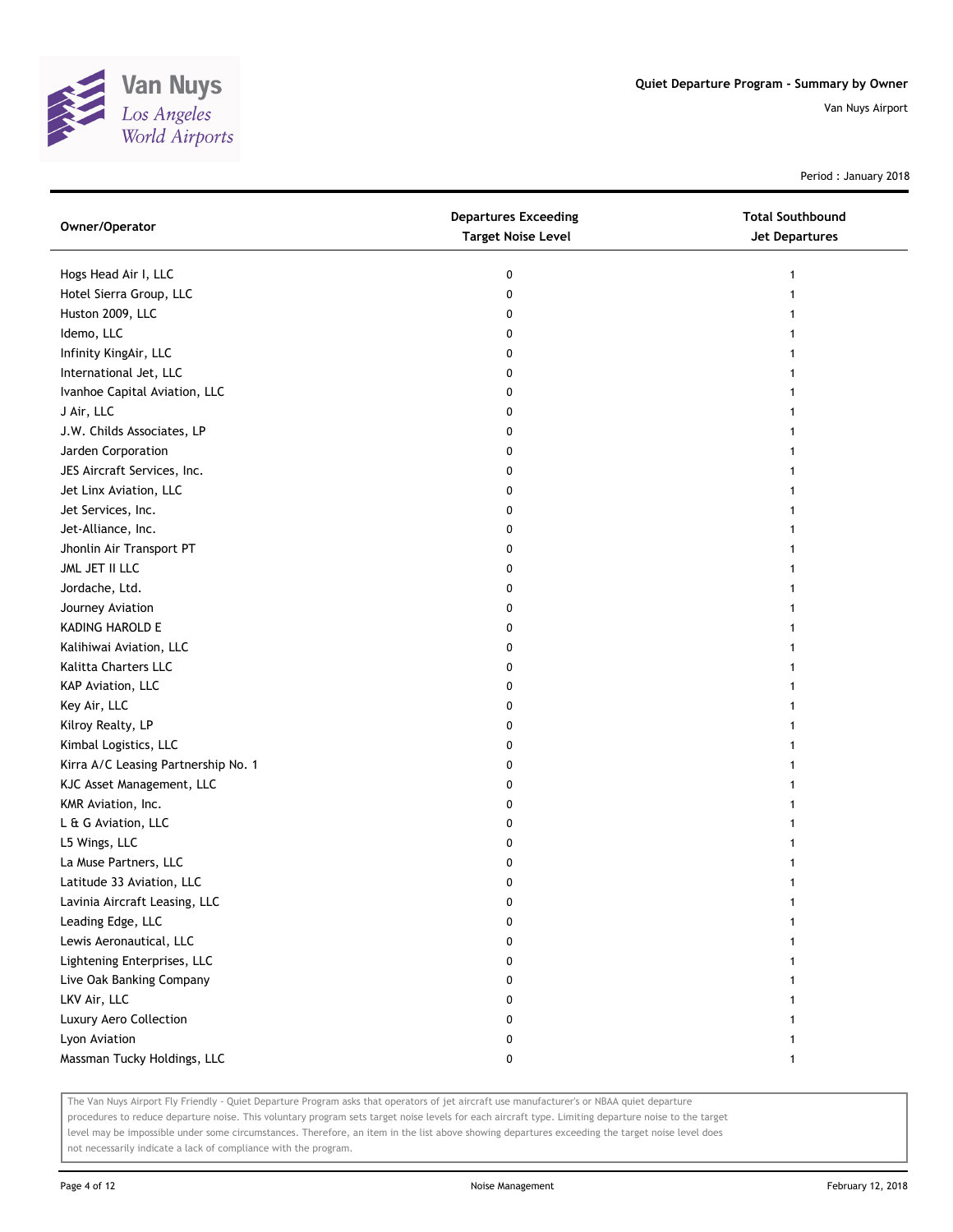

Period : January 2018

| Owner/Operator                     | <b>Departures Exceeding</b><br><b>Target Noise Level</b> | <b>Total Southbound</b><br>Jet Departures |
|------------------------------------|----------------------------------------------------------|-------------------------------------------|
| Masterjet Aviacao Executiva, S.A.  | 0                                                        | 1                                         |
| MCDERMOTT JAMES TIMOTHY            | 0                                                        |                                           |
| McGilvra Management Services, LLC  | 0                                                        |                                           |
| MCS Leasing, Inc.                  | 0                                                        |                                           |
| Meadow Lane Air Partners, LLC      | 0                                                        |                                           |
| Meruelo Group, LLC                 | 0                                                        |                                           |
| Mewbourne Holding, Inc.            | 0                                                        |                                           |
| MID OAKS INVESTMENTS LLC           | 0                                                        |                                           |
| Million Air - Dallas               | 0                                                        |                                           |
| Mirage Resorts, Inc.               | 0                                                        |                                           |
| Moonshot Express, LLC              | 0                                                        |                                           |
| Morningstar Partners, Ltd.         | 0                                                        |                                           |
| Morris Communications Company, LLC | 0                                                        |                                           |
| Moser Aviation, LLC                | 0                                                        |                                           |
| Mountain Aviation, Inc             | 0                                                        |                                           |
| Mountain Aviation, Inc.            | 0                                                        |                                           |
| Mountaire Corporation              | 0                                                        |                                           |
| Mustang Leasing, Inc.              | 0                                                        |                                           |
| Mustang Systems, LLC               | 0                                                        |                                           |
| N158X, LLC                         | 0                                                        |                                           |
| N292ME, LLC                        | 0                                                        |                                           |
| N36MU, LLC                         | 0                                                        |                                           |
| N552ME, LLC                        | 0                                                        |                                           |
| <b>N555KT</b>                      | 0                                                        |                                           |
| N75XP, LLC                         | 0                                                        |                                           |
| National Flight, LLC               | 0                                                        |                                           |
| NETJETS AVIATION Inc.              | 0                                                        |                                           |
| NetJets Europe, Ltd.               | 0                                                        |                                           |
| NetJets, Inc                       | 0                                                        |                                           |
| Next Week, LLC                     | 0                                                        |                                           |
| Nextant Aircraft 9017, LLC         | 0                                                        |                                           |
| Northwest Flyers, Inc.             | 0                                                        |                                           |
| NV510, LLC                         | 0                                                        |                                           |
| NWA Partners, LLC                  | 0                                                        |                                           |
| NXT, Inc.                          | 0                                                        |                                           |
| Odysseus, LLC                      | 0                                                        |                                           |
| Olco Aviation, LLC                 | 0                                                        |                                           |
| PAG Management, LLC                | 0                                                        |                                           |
| PANTHER WINGS LLC                  | 0                                                        |                                           |
| Paragon Airways                    | 0                                                        |                                           |
| Park Air, LLC                      | 0                                                        |                                           |

The Van Nuys Airport Fly Friendly - Quiet Departure Program asks that operators of jet aircraft use manufacturer's or NBAA quiet departure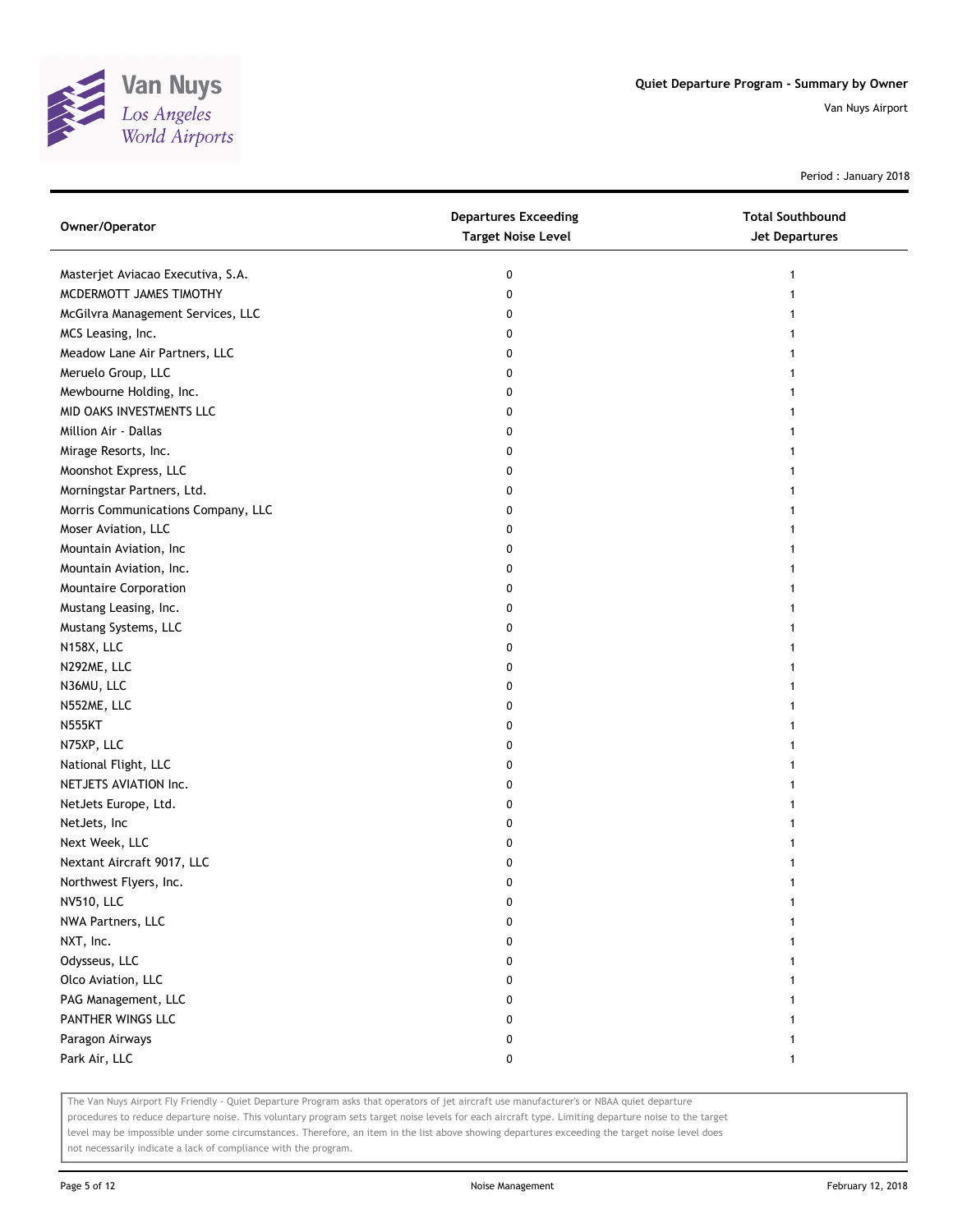

Period : January 2018

| Owner/Operator                            | <b>Departures Exceeding</b><br><b>Target Noise Level</b> | <b>Total Southbound</b><br>Jet Departures |
|-------------------------------------------|----------------------------------------------------------|-------------------------------------------|
| Peach Aviation, LLC                       | 0                                                        |                                           |
| Pilgrim Enterprises C/O Castle & Cook     | 0                                                        |                                           |
| Pilotinside.com, LLC                      | 0                                                        |                                           |
| Pinnacle Aviation, Inc.                   | 0                                                        |                                           |
| PMC Global, Inc.                          | 0                                                        |                                           |
| Portland Falcon 20, LLC                   | 0                                                        |                                           |
| Portman Holdings, LLC                     | 0                                                        |                                           |
| <b>Precision Aircraft Management</b>      | 0                                                        |                                           |
| Prime Jet US, LLC                         | 0                                                        |                                           |
| Priority 1 Aviation, Inc.                 | 0                                                        |                                           |
| Prometeo Projectos Ejecutivos, SA de CV   | 0                                                        |                                           |
| Propjet Management, Ltd.                  | 0                                                        |                                           |
| QS Partners, LLC                          | 0                                                        |                                           |
| R. Consulting & Sales, Inc.               | 0                                                        |                                           |
| Radial Services, LLC                      | 0                                                        |                                           |
| Rainier Aviation, Inc.                    | 0                                                        |                                           |
| RB Aircraft Leasing, LLC.                 | 0                                                        |                                           |
| Red Air, LLC.                             | 0                                                        |                                           |
| Red Hawk Properties, LLC                  | 0                                                        |                                           |
| Red Wing Aeroplane Co., LLC               | 0                                                        |                                           |
| Red, White, & Blue Pictures, Inc.         | 0                                                        |                                           |
| RFS Investments, LLC                      | 0                                                        |                                           |
| Rida Aviation, LLC                        | 0                                                        |                                           |
| Roma 550, LLC                             | 0                                                        |                                           |
| RSH Consulting, LLC                       | 0                                                        |                                           |
| Sacramento International Jet Center, Inc. | 0                                                        |                                           |
| SCC Asset Co., LLC                        | 0                                                        |                                           |
| Schmidt, Eric E.                          | 0                                                        |                                           |
| Scottsdale Hangar One, LLC                | 0                                                        |                                           |
| SCR Investments, Inc.                     | 0                                                        |                                           |
| SEELA JOEL J                              | 0                                                        |                                           |
| Sentient Flight Group, LLC                | 0                                                        |                                           |
| Servicios Integrales de Aviacion, SA      | 0                                                        |                                           |
| SG Aviation Australia Pty., Ltd.          |                                                          |                                           |
| Shally Enterprises, LLC                   | 0                                                        |                                           |
| Sierra Delta Aviation, LLC                | 0                                                        |                                           |
| SK Aviation Partners, LLC                 | 0                                                        |                                           |
| SLFJR Holdings, LLC                       | 0                                                        |                                           |
| SME Equipment Leasing Company             | 0                                                        |                                           |
| Spirit Aerosystems, Inc.                  | 0                                                        |                                           |
| SpiritJets                                | 0                                                        | 1                                         |

The Van Nuys Airport Fly Friendly - Quiet Departure Program asks that operators of jet aircraft use manufacturer's or NBAA quiet departure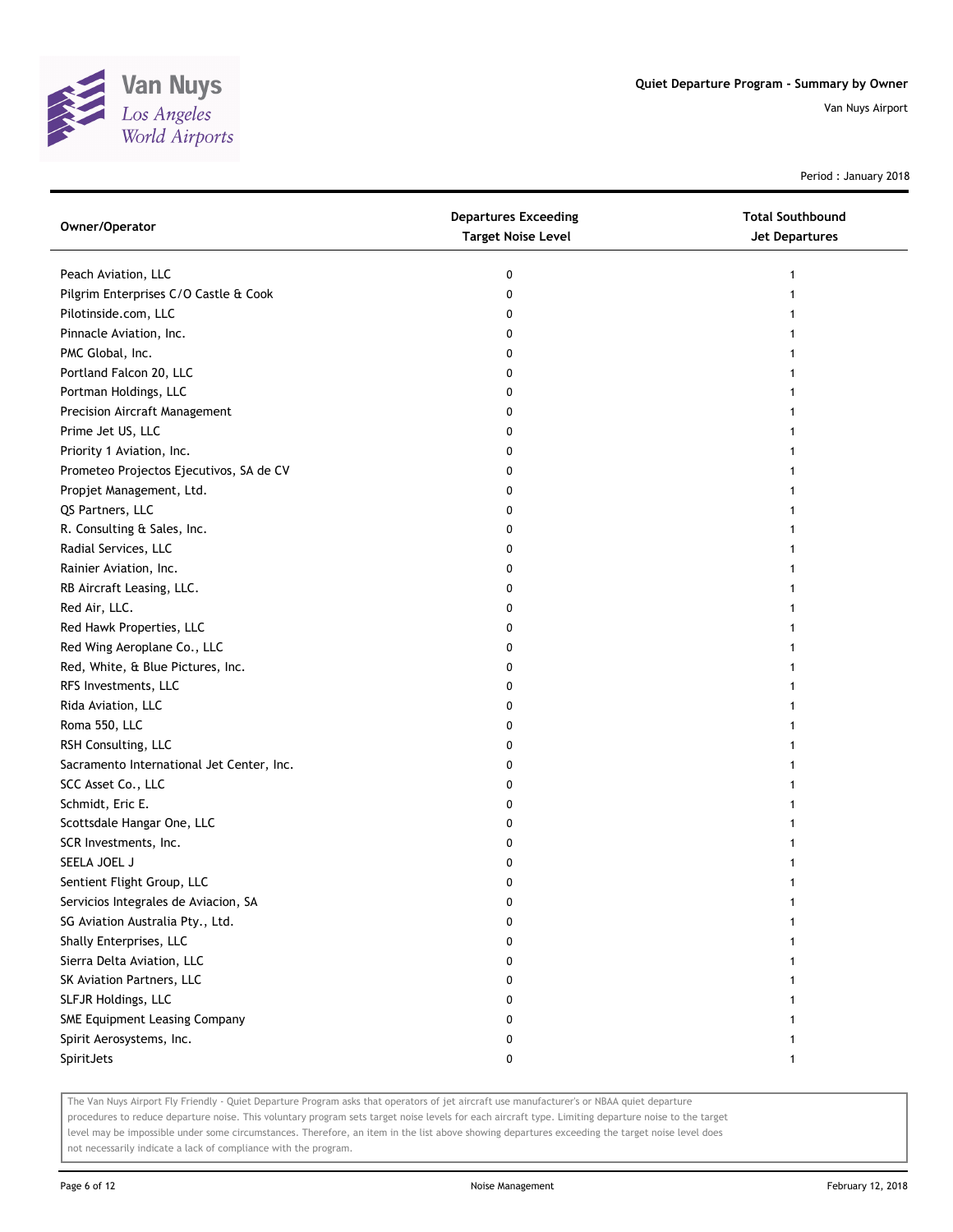

Period : January 2018

| Owner/Operator                         | <b>Departures Exceeding</b><br><b>Target Noise Level</b> | <b>Total Southbound</b><br>Jet Departures |
|----------------------------------------|----------------------------------------------------------|-------------------------------------------|
| <b>Starbase Aviation</b>               | 0                                                        | 1                                         |
| STICK AND RUDDER LLC                   | 0                                                        |                                           |
| Sundance MC, LLC                       | 0                                                        |                                           |
| Supernature Plane Company, LLC         | 0                                                        |                                           |
| Swan Asset Management, LLC             | 0                                                        |                                           |
| Sweatmore V, LLC                       | 0                                                        |                                           |
| Swiflite Aircraft Corporation          | 0                                                        |                                           |
| Swift Aircraft Management, LLC         | 0                                                        |                                           |
| Swift Aviation Management, Inc.        | 0                                                        |                                           |
| TCRG C300 LLC                          | 0                                                        |                                           |
| TEXLAS, LLC                            | 0                                                        |                                           |
| <b>Textron Financial Corporation</b>   | 0                                                        |                                           |
| TFK Aviation, Inc.                     | 0                                                        |                                           |
| The Heavener Company Leasing, LLC      | 0                                                        |                                           |
| TP Aviation, LLC                       | 0                                                        |                                           |
| Trijet Aviation Management, LLC        | 0                                                        | 1                                         |
| Truman Arnold Companies                | 0                                                        |                                           |
| TTX Holdings, LLC                      | 0                                                        |                                           |
| Tyler Turbine Sales, Inc.              | 0                                                        |                                           |
| Tyrell Aviation, LLC                   | 0                                                        |                                           |
| Tyrolean Jet Service Nfg. GmbH & Co KG | 0                                                        |                                           |
| Unijet                                 | 0                                                        |                                           |
| <b>USAJM Command</b>                   | 0                                                        |                                           |
| Viking Travel Services Limited         | 0                                                        |                                           |
| Waddell & Reed, Inc.                   | 0                                                        |                                           |
| <b>Washington Corporations</b>         | 0                                                        |                                           |
| Westman Development, LLC               | 0                                                        |                                           |
| Westwind Air Holdings Inc.             | 0                                                        |                                           |
| WRRCO, Inc.                            | 0                                                        |                                           |
| Wyoming Aeronautics Commission         | 0                                                        |                                           |
| Yuntian 2 Leasing Company, Ltd.        | 0                                                        |                                           |
| <b>ZC Aviation</b>                     | 0                                                        |                                           |
| Zirkle Aviation, LLC                   | 0                                                        | 1                                         |
| 1132 Aviation, LLC                     | 0                                                        | $\mathbf{2}$                              |
| 1st Avenue TJC, LLC                    | 0                                                        | 2                                         |
| 812KC, LLC                             | 0                                                        | 2                                         |
| 861VSP LLC                             | 0                                                        | 2                                         |
| ACI Jet                                | 0                                                        | 2                                         |
| Adams Office, LLC                      | 0                                                        | 2                                         |
| Advanced Air, LLC                      | 0                                                        | 2                                         |
| Agassi Enterprises, Inc.               | 0                                                        | $\mathbf{2}$                              |

The Van Nuys Airport Fly Friendly - Quiet Departure Program asks that operators of jet aircraft use manufacturer's or NBAA quiet departure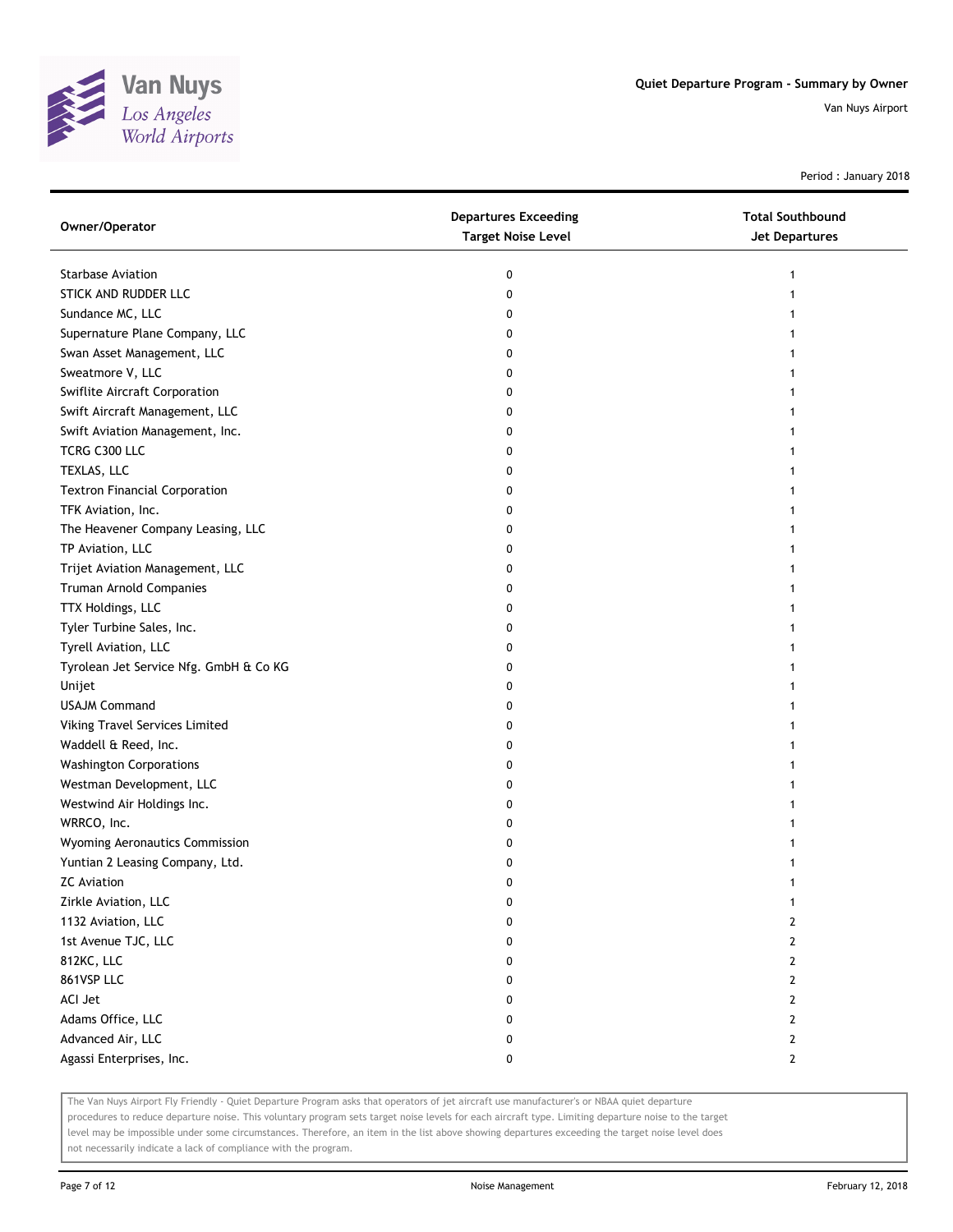

Period : January 2018

| Air Finance Corporation<br>0<br>2<br>Air7, LLC<br>0<br>2<br>Aircraft Evaluation & Management, Inc.<br>0<br>2<br>Alphacraft Air, LLC<br>0<br>2<br>Anderson Air, Ltd.<br>2<br>0<br>0<br>2<br>Berge Air, LLC<br>0<br>2<br>0<br>2<br>0<br>2<br>0<br>2<br>0<br>2<br>0<br>2<br>0<br>2<br>0<br>2<br>2<br>0<br>2<br>0<br>0<br>2<br>0<br>2<br>0<br>2<br>0<br>2<br>0<br>2<br>0<br>2<br>0<br>2<br>0<br>2 | Owner/Operator                          | <b>Departures Exceeding</b><br><b>Target Noise Level</b> | <b>Total Southbound</b><br>Jet Departures |
|-----------------------------------------------------------------------------------------------------------------------------------------------------------------------------------------------------------------------------------------------------------------------------------------------------------------------------------------------------------------------------------------------|-----------------------------------------|----------------------------------------------------------|-------------------------------------------|
|                                                                                                                                                                                                                                                                                                                                                                                               |                                         |                                                          |                                           |
|                                                                                                                                                                                                                                                                                                                                                                                               |                                         |                                                          |                                           |
|                                                                                                                                                                                                                                                                                                                                                                                               |                                         |                                                          |                                           |
|                                                                                                                                                                                                                                                                                                                                                                                               |                                         |                                                          |                                           |
|                                                                                                                                                                                                                                                                                                                                                                                               |                                         |                                                          |                                           |
|                                                                                                                                                                                                                                                                                                                                                                                               | A-Ron Resources, LLC                    |                                                          |                                           |
|                                                                                                                                                                                                                                                                                                                                                                                               |                                         |                                                          |                                           |
|                                                                                                                                                                                                                                                                                                                                                                                               | BOMBARDIER BUSINESS JET SOLUTIONS Inc.  |                                                          |                                           |
|                                                                                                                                                                                                                                                                                                                                                                                               | Caribbean Air DR GAC, S.R.L.            |                                                          |                                           |
|                                                                                                                                                                                                                                                                                                                                                                                               | CAS Transportation, LLC                 |                                                          |                                           |
|                                                                                                                                                                                                                                                                                                                                                                                               | Colony Capital, LLC                     |                                                          |                                           |
|                                                                                                                                                                                                                                                                                                                                                                                               | CTP Aviation, LLC                       |                                                          |                                           |
|                                                                                                                                                                                                                                                                                                                                                                                               | Cutter Aviation, Inc.                   |                                                          |                                           |
|                                                                                                                                                                                                                                                                                                                                                                                               | Delta Private Jets, Inc.                |                                                          |                                           |
|                                                                                                                                                                                                                                                                                                                                                                                               | Dora13, LLC                             |                                                          |                                           |
|                                                                                                                                                                                                                                                                                                                                                                                               | DSEA Investments, LLC                   |                                                          |                                           |
|                                                                                                                                                                                                                                                                                                                                                                                               | Egret Management, LLC                   |                                                          |                                           |
|                                                                                                                                                                                                                                                                                                                                                                                               | Emanon Aviation, Inc.                   |                                                          |                                           |
|                                                                                                                                                                                                                                                                                                                                                                                               | Encore Flight School                    |                                                          |                                           |
|                                                                                                                                                                                                                                                                                                                                                                                               | ExcelAire Service, Inc.                 |                                                          |                                           |
|                                                                                                                                                                                                                                                                                                                                                                                               | Flight Options, LLC                     |                                                          |                                           |
|                                                                                                                                                                                                                                                                                                                                                                                               | Fly Eagle, LLC                          |                                                          |                                           |
|                                                                                                                                                                                                                                                                                                                                                                                               | Gama Aviation, Inc.                     |                                                          |                                           |
|                                                                                                                                                                                                                                                                                                                                                                                               | Global Flight, Inc.                     |                                                          |                                           |
|                                                                                                                                                                                                                                                                                                                                                                                               | <b>Grossman Company Properties</b>      | 0                                                        | 2                                         |
| 2<br>0                                                                                                                                                                                                                                                                                                                                                                                        | HDB Aviation, LLC                       |                                                          |                                           |
| 0<br>2                                                                                                                                                                                                                                                                                                                                                                                        | Headington Oil Company                  |                                                          |                                           |
| 0<br>2                                                                                                                                                                                                                                                                                                                                                                                        | Herjavec Group                          |                                                          |                                           |
| 0<br>2                                                                                                                                                                                                                                                                                                                                                                                        | International Aircraft Wholesalers, LLC |                                                          |                                           |
| 0<br>2                                                                                                                                                                                                                                                                                                                                                                                        | Ithaka Charter, LLC                     |                                                          |                                           |
| 0<br>2                                                                                                                                                                                                                                                                                                                                                                                        | Jet Aviation Business Jets              |                                                          |                                           |
| 2<br>0                                                                                                                                                                                                                                                                                                                                                                                        | Jet Management Associates, LLC          |                                                          |                                           |
| 0<br>2                                                                                                                                                                                                                                                                                                                                                                                        | Jet Methods                             |                                                          |                                           |
| 0<br>2                                                                                                                                                                                                                                                                                                                                                                                        | Jet Source Charter, Inc.                |                                                          |                                           |
| $\mathbf 0$<br>$\mathbf{2}$                                                                                                                                                                                                                                                                                                                                                                   | <b>JR 14, LLC</b>                       |                                                          |                                           |
| 2<br>0                                                                                                                                                                                                                                                                                                                                                                                        | JS Jet V, LLC                           |                                                          |                                           |
| $\mathbf{2}$<br>0                                                                                                                                                                                                                                                                                                                                                                             | Justice Air, Inc.                       |                                                          |                                           |
| 0<br>2                                                                                                                                                                                                                                                                                                                                                                                        | K/S Aviation, LLC                       |                                                          |                                           |
| 0<br>2                                                                                                                                                                                                                                                                                                                                                                                        | Kedec Services, LLC                     |                                                          |                                           |
| 0<br>2                                                                                                                                                                                                                                                                                                                                                                                        | Keystone Aviation, LLC                  |                                                          |                                           |
| 0<br>$\mathbf{2}$                                                                                                                                                                                                                                                                                                                                                                             | Landmark Aviation                       |                                                          |                                           |

The Van Nuys Airport Fly Friendly - Quiet Departure Program asks that operators of jet aircraft use manufacturer's or NBAA quiet departure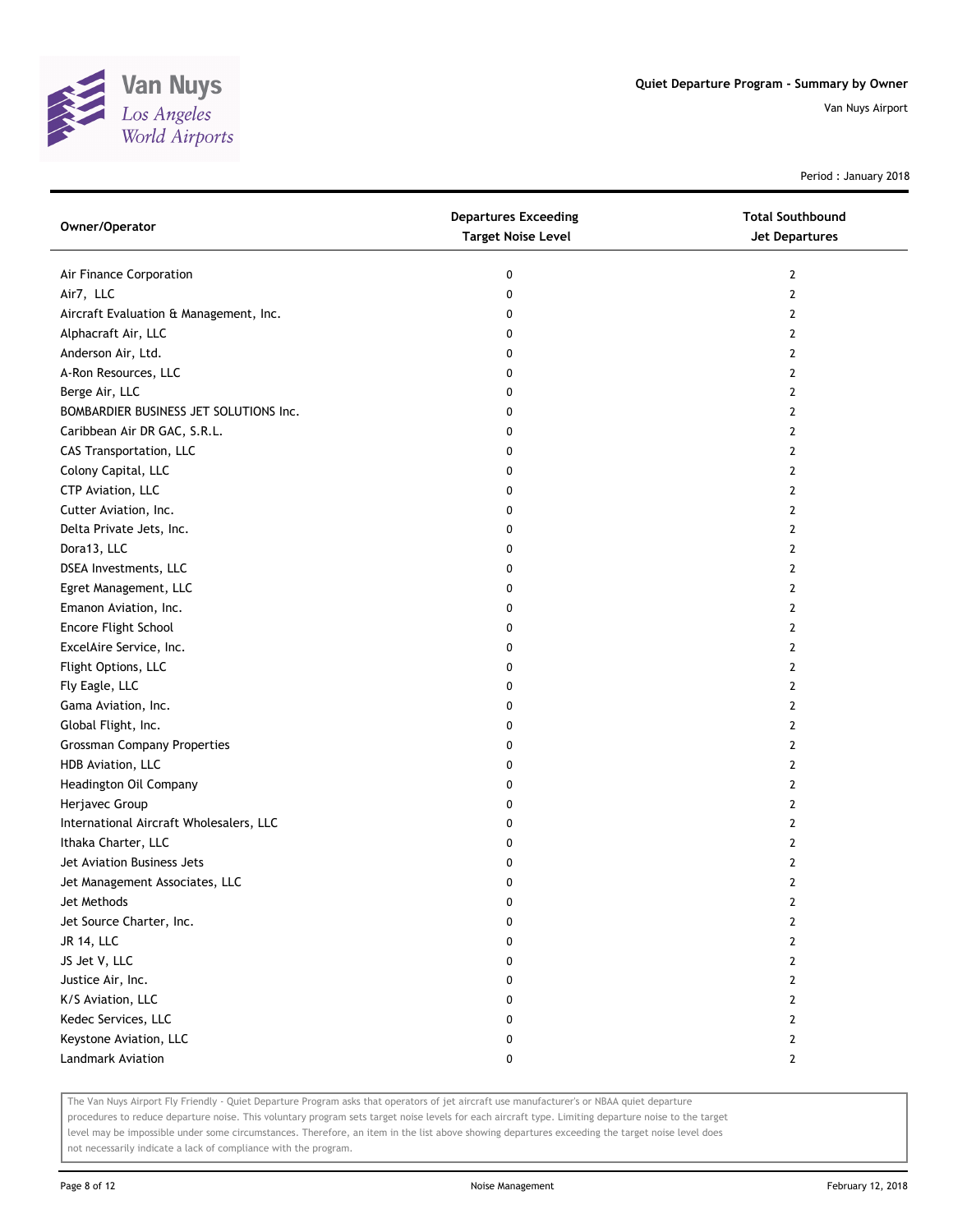

Period : January 2018

| Owner/Operator                         | <b>Departures Exceeding</b><br><b>Target Noise Level</b> | <b>Total Southbound</b><br><b>Jet Departures</b> |
|----------------------------------------|----------------------------------------------------------|--------------------------------------------------|
| Langham Developments, LLC              | 0                                                        | $\overline{2}$                                   |
| Legacy Ventures, LLC                   | 0                                                        | 2                                                |
| Leonard Green & Partners, LLC          | 0                                                        | 2                                                |
| LNW Consulting, LLC                    | 0                                                        | 2                                                |
| Macair, Inc.                           | 0                                                        | 2                                                |
| Malibu Consulting, Ltd.                | 0                                                        | 2                                                |
| Mandalay Resort Group                  | 0                                                        | 2                                                |
| Mannco, LLC                            | 0                                                        | 2                                                |
| <b>MGM Resorts International</b>       | 0                                                        | 2                                                |
| Midland Financial Company              | 0                                                        | $\overline{2}$                                   |
| Midwest Charter, LLC                   | 0                                                        | 2                                                |
| Mike Post Productions, Inc.            | 0                                                        | 2                                                |
| Milam Aviation, LLC                    | 0                                                        | 2                                                |
| Moelis & Company Manager, LLC          | 0                                                        | 2                                                |
| N800PZ, LLC                            | 0                                                        | 2                                                |
| NantWorks, LLC                         | 0                                                        | $\overline{2}$                                   |
| Northeastern Aviation Corporation      | 0                                                        | 2                                                |
| <b>NVJETS</b>                          | 0                                                        | 2                                                |
| Penske Jet, Inc.                       | 0                                                        | 2                                                |
| Peyton Holdings, LLC                   | 0                                                        | $\overline{2}$                                   |
| Platinum Equity, LLC                   | 0                                                        | $\overline{2}$                                   |
| Regency Air, LLC                       | 0                                                        | 2                                                |
| RWP Associates, Inc.                   | 0                                                        | 2                                                |
| Santa Barbara Executive Jet            | 0                                                        | 2                                                |
| Sheffield, Bryan Scott                 | 0                                                        | 2                                                |
| SOUTHEASTERN CLAIMS SERVICE INC        | 0                                                        | 2                                                |
| Starbase Aviation, LLC                 | 0                                                        | 2                                                |
| Stephens Institute                     | 0                                                        | 2                                                |
| Strange Bird, Inc.                     | 0                                                        | 2                                                |
| Sunshine State Capital Management, LLC | 0                                                        | $\overline{2}$                                   |
| Swift Air, LLC                         | 0                                                        | $\overline{2}$                                   |
| T-18 Holdings, LLC                     | 0                                                        | $\overline{2}$                                   |
| The Craig Evan Corporation             | 0                                                        | 2                                                |
| The Employers Benefit Group, LLC       | 0                                                        | 2                                                |
| Threshold Technologies, Inc.           | 0                                                        | $\mathbf{2}$                                     |
| Tierra Dulce, LLC                      | 0                                                        | $\mathbf{2}$                                     |
| Travel Management Company, Ltd         | 0                                                        | $\overline{2}$                                   |
| Trigger Air, LLC                       | 0                                                        | 2                                                |
| TrooperAir LLC                         | 0                                                        | $\mathbf{2}$                                     |
| <b>TVPX</b>                            | 0                                                        | $\mathbf{2}$                                     |
| Velox Aircraft, LLC                    | 0                                                        | $\mathbf{2}$                                     |

The Van Nuys Airport Fly Friendly - Quiet Departure Program asks that operators of jet aircraft use manufacturer's or NBAA quiet departure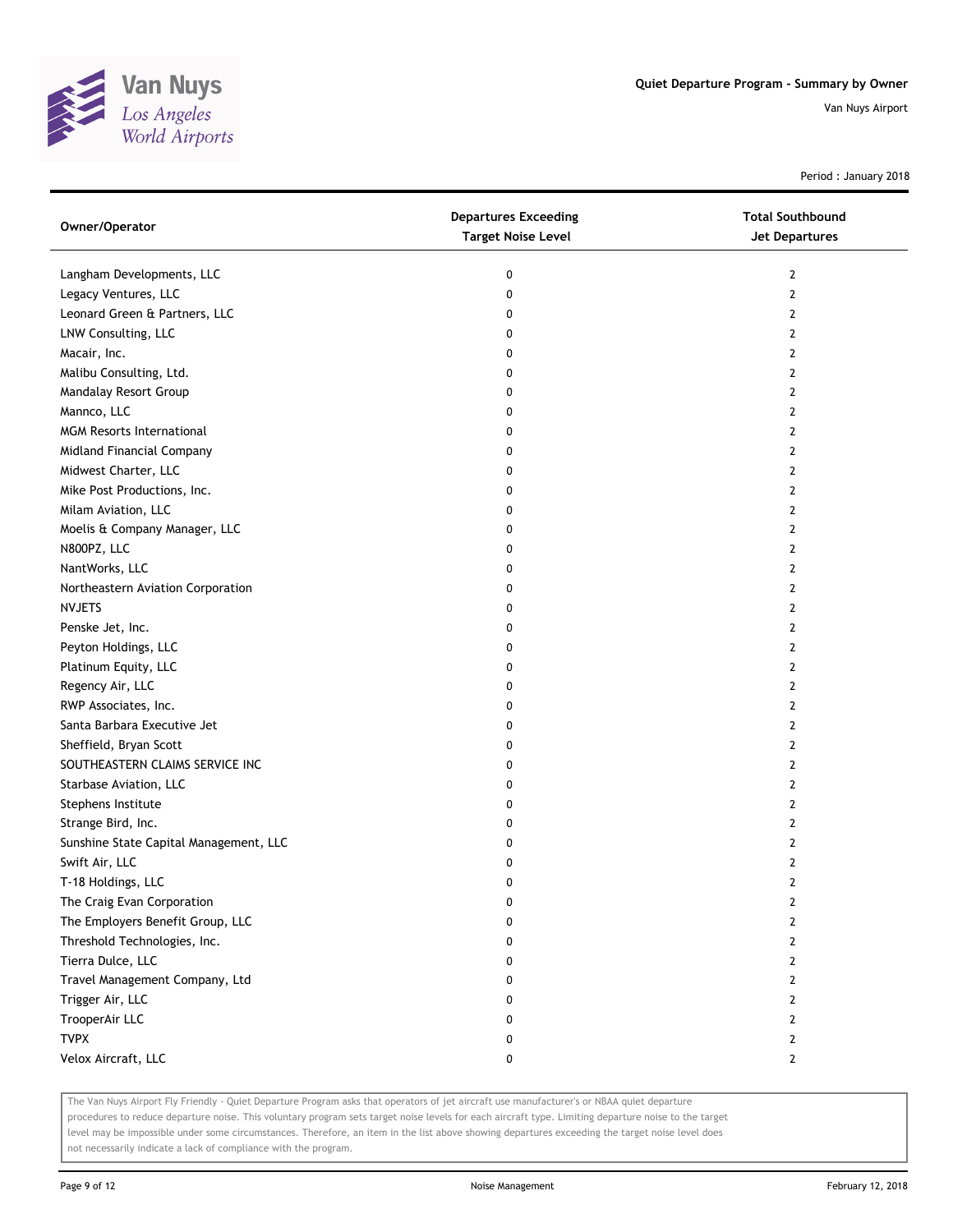

Period : January 2018

| Owner/Operator                       | <b>Departures Exceeding</b><br><b>Target Noise Level</b> | <b>Total Southbound</b><br><b>Jet Departures</b> |
|--------------------------------------|----------------------------------------------------------|--------------------------------------------------|
| Wilshire Associates, Inc.            | 0                                                        | 2                                                |
| Wing Aviation, LLC                   | 0                                                        | 2                                                |
| 3B Air, LLC                          | 0                                                        | 3                                                |
| Air 7, LLC                           | 0                                                        | 3                                                |
| Alexander Aviation, LLC              | 0                                                        | 3                                                |
| Alpine Global Management, LLC        | 0                                                        | 3                                                |
| Andrew Bettis Aviation               | 0                                                        | 3                                                |
| ATI Jet, Inc.                        | 0                                                        | 3                                                |
| Aviation Consultants, Inc.           | 0                                                        | 3                                                |
| <b>BAM Aviation, LLC</b>             | 0                                                        | 3                                                |
| Blue Sky 45, LLC                     | 0                                                        | 3                                                |
| Business Jet Managers, Inc.          | 0                                                        | 3                                                |
| <b>Chevron Aviation Services</b>     | 0                                                        | 3                                                |
| Corporate Flight International       | 0                                                        | 3                                                |
| DEL Management Company, LLC          | 0                                                        | 3                                                |
| Flightworks                          | 0                                                        | 3                                                |
| <b>Guthy-Renker Corporation</b>      | 0                                                        | 3                                                |
| IHeartmedia Management Services, INC | 0                                                        | 3                                                |
| Jim Falk Lexus of Beverly Hills      | 0                                                        | 3                                                |
| <b>KACALP Flight Operations</b>      | 0                                                        | 3                                                |
| Kalitta Charters, LLC                | 0                                                        | 3                                                |
| Key Lime Air                         | 0                                                        | 3                                                |
| Latitude 33 Consulting LLC           | 0                                                        | 3                                                |
| Leveled Wings, LLC                   | 0                                                        | 3                                                |
| Live Free Aviation, LLC              | 0                                                        | 3                                                |
| Luft Aviation Charter, Pty. Ltd.     | 0                                                        | 3                                                |
| <b>MC Group</b>                      | 0                                                        | 3                                                |
| Meridian Air Charter                 | 0                                                        | 3                                                |
| Millbrook Air                        | 0                                                        | 3                                                |
| Niznick Enterprises, Inc.            | 0                                                        | 3                                                |
| Pacific Coast Aviation, Inc.         | 0                                                        | 3                                                |
| Pacific Coast Jet, LLC               | 0                                                        | 3                                                |
| Paramount Pictures Corporation       | 0                                                        | 3                                                |
| Red.com                              | 0                                                        | 3                                                |
| Sands Aviation, LLC                  | 0                                                        | 3                                                |
| Sky River Consulting, LLC            | 0                                                        | 3                                                |
| Skybird Aviation                     | 0                                                        | 3                                                |
| Sofodan, LLC                         | 0                                                        | 3                                                |
| Talon Air, Inc.                      | 0                                                        | 3                                                |
| The Kroger Company                   | 0                                                        | 3                                                |
| Trently Technical, LLC               | 0                                                        | 3                                                |

The Van Nuys Airport Fly Friendly - Quiet Departure Program asks that operators of jet aircraft use manufacturer's or NBAA quiet departure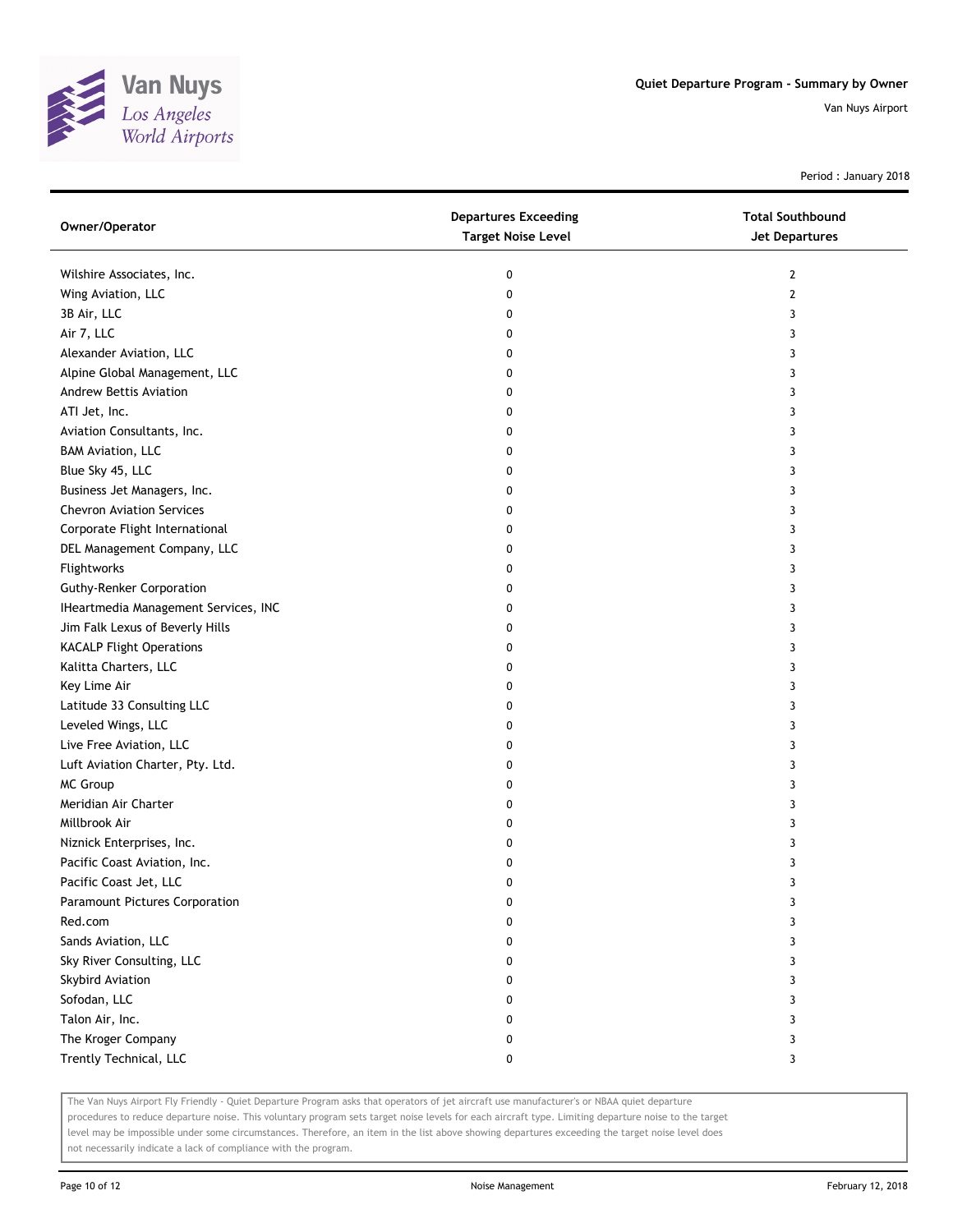

Period : January 2018

| Owner/Operator                           | <b>Departures Exceeding</b><br><b>Target Noise Level</b> | <b>Total Southbound</b><br>Jet Departures |
|------------------------------------------|----------------------------------------------------------|-------------------------------------------|
| <b>Tull Family Trust</b>                 | 0                                                        | 3                                         |
| Ultra-Lux Jets, Inc.                     | 0                                                        | 3                                         |
| Via Feliz II, LLC                        | 0                                                        | 3                                         |
| VistaJet Limited                         | 0                                                        | 3                                         |
| VMI Enterprises, LLC                     | 0                                                        | 3                                         |
| West Coast Charters, LLC                 | 0                                                        | 3                                         |
| Windsor Jet Management                   | 0                                                        | 3                                         |
| Acabel, LLC                              | 0                                                        | 4                                         |
| Air Lease Corporation                    | 0                                                        |                                           |
| Cathexis Oil & Gas, LLC                  | 0                                                        |                                           |
| Cusick Aviation, LLC                     | 0                                                        |                                           |
| Delta Private Jets                       | 0                                                        |                                           |
| ExcelAire, LLC                           | 0                                                        |                                           |
| FltPlan.com                              | 0                                                        |                                           |
| Global Jet Capital                       | 0                                                        | 4                                         |
| Green Chair Productions, Inc.            | 0                                                        | 4                                         |
| Guthy-Renker Aviation, LLC               | 0                                                        | 4                                         |
| Irongate Air, LLC                        | 0                                                        |                                           |
| Jayhawk 910VP, LLC                       | 0                                                        |                                           |
| Space Exploration Technologies, Corp.    | 0                                                        |                                           |
| Superior Transportation Associates, Inc. | 0                                                        |                                           |
| Textron Aviation, Inc.                   | 0                                                        | 4                                         |
| Winbrook LLC                             | 0                                                        | 4                                         |
| Caesars Entertainment Operating Co., Inc | 0                                                        | 5                                         |
| FUGA, Inc.                               | 0                                                        | 5                                         |
| Jet Set Aircraft, Inc.                   | 0                                                        | 5                                         |
| Mach One Air Charters, Inc.              | 0                                                        | 5                                         |
| Oakmont Corporation                      | 0                                                        | 5                                         |
| RPS Holdings, Inc.                       | 0                                                        | 5                                         |
| Cinco Air Charter, LLC                   | 0                                                        | 6                                         |
| Hollister Aviation, LLC                  | 0                                                        | 6                                         |
| Jet Aviation Flight Services             | 0                                                        | 6                                         |
| Journey Aviation, LLC                    | 0                                                        | 6                                         |
| Latitude 33 Aviation LLC                 | 0                                                        | 6                                         |
| Presidential Aviation, Inc.              | 0                                                        | 6                                         |
| Solairus Aviation                        | 0                                                        | 6                                         |
| <b>AVJET Corporation</b>                 | 0                                                        | 7                                         |
| Jet Aviation Business Jets, Inc.         | 0                                                        | 7                                         |
| Paragon Transport Management, LLC        | 0                                                        | $\overline{7}$                            |
| <b>UNKNOWN</b>                           | 0                                                        | 7                                         |
| Executive Airlines, SL                   | 0                                                        | 8                                         |

The Van Nuys Airport Fly Friendly - Quiet Departure Program asks that operators of jet aircraft use manufacturer's or NBAA quiet departure